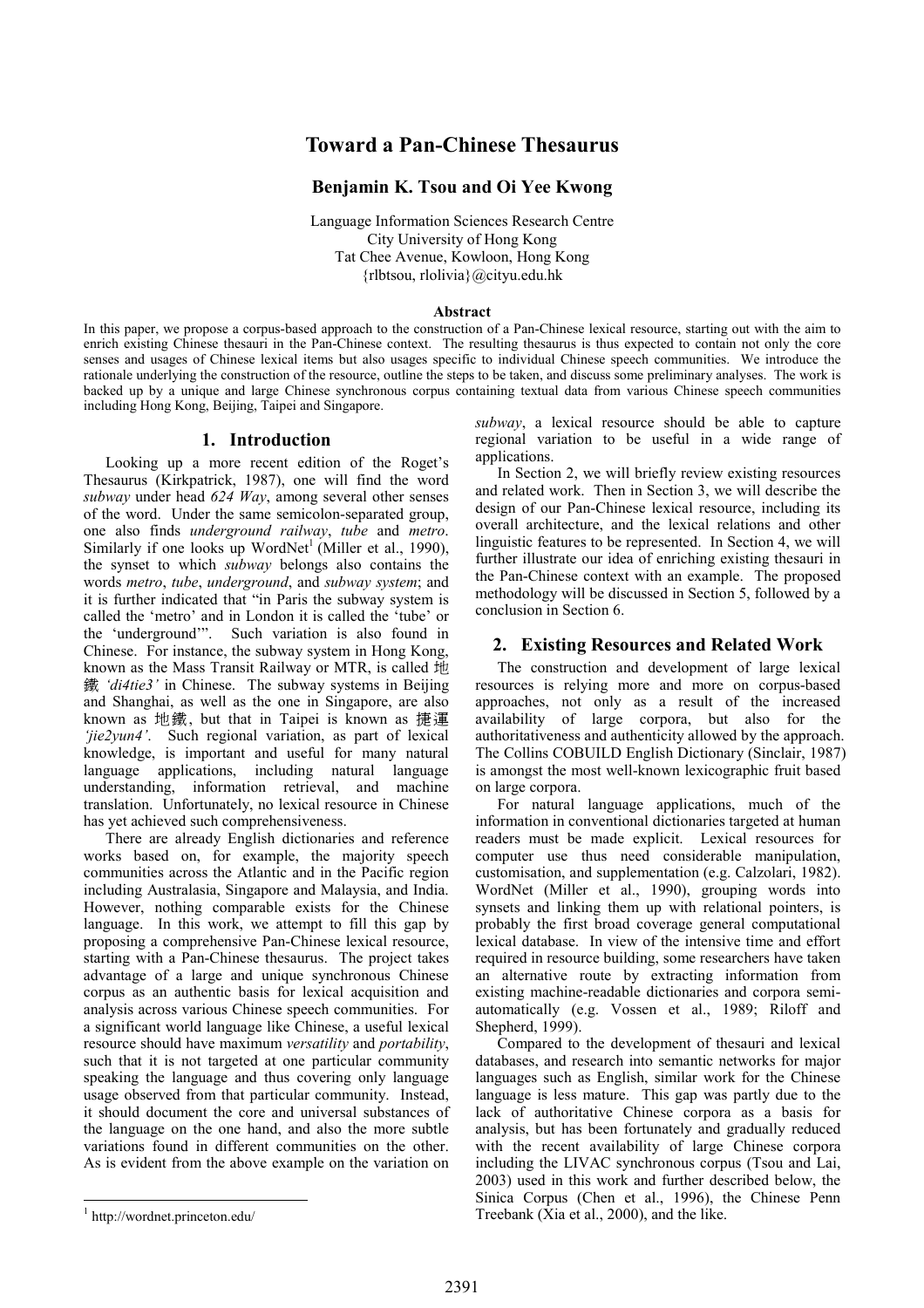An important issue which is seldom addressed in the construction of Chinese lexical databases is the problem of versatility and portability. For a language such as Chinese which is spoken in many different communities, different linguistic norms have arisen as a result of the individualistic evolution and development trends of the language within a particular community and culture. Such variations are seldom adequately reflected in existing lexical resources, which often only draw reference from one particular source. For instance, Tongyici Cilin (同義 詞詞林) (Mei et al., 1984) is a thesaurus containing some 70,000 Chinese lexical items in the tradition of the Roget's Thesaurus for English, that is, in a hierarchy of broad conceptual categories. It was first published in the 80s and based exclusively on Chinese as used in post-1949 Mainland, and thus for the subway example above, the closest word group found is 火車 'huo3che1', 列車 'lie4che1' (train) only, let alone the subway itself and its regional variations.

With the recent availability of large corpora, especially synchronous ones, to construct an authoritative and timely lexical resource for Chinese is less distant than it was in the past. A large synchronous corpus provides authentic examples of the language as used in a variety of locations. It thus enables us to attempt a comprehensive and in-depth analysis of aspects of the core common language in constructing a lexical resource; and to incorporate useful information relating to location-sensitive linguistic variations. In this way, divergent and convergent trends could be represented within a Pan-Chinese context.

### 3. Design

The proposed Pan-Chinese lexicon is expected to capture not only the core senses of lexical items but also senses and uses specific to individual Chinese speech communities. Our work is thus backed up by a large (about 90 million characters) and unique synchronous Chinese corpus, which will be introduced in the following subsection. In this section, we will also outline the basic architecture of the proposed resource and the lexical relations to be represented in the thesaurus, as well as discuss the nature of regional variation of lexical items.

## 3.1. The LIVAC Synchronous Corpus

 $LIVAC<sup>2</sup>$ , which stands for Linguistic Variation in Chinese Speech Communities, is a synchronous corpus developed by the Language Information Sciences Research Centre of the City University of Hong Kong since 1995 (Tsou and Lai, 2003). The corpus contains newspaper articles collected synchronously and regularly from six Chinese speech communities, including Hong Kong (HK), Beijing (BJ), Taipei (TP), Singapore (SG), Shanghai and Macau. Texts collected cover local news, international news, sports news, entertainment news, and financial news. The texts are segmented into words which are in turn tagged with part-of-speech categories.

The corpus thus provides a unique and authentic textual database for lexical acquisition. Qualitative and quantitative analyses with the corpus data on the sociolinguistic aspects of Chinese language in the various communities, as well as lexical comparisons, have revealed insightful and interesting linguistic patterns and

 $\overline{a}$ 

differences. For instance, the literal and physical sense of 打造 'da3zao4' (to fabricate) was first found to have shifted to figurative use by taking on non-concrete objects in the Taipei data.

### 3.2. General Architecture

The database will be organised into a core database and a supplementary one. The core database will contain the core lexical information for word senses and usages which are common to most Chinese speech communities, whereas the supplementary database will contain the language uses specific to individual communities, including "marginal" and "sublanguage" uses.

As a first step, we are working toward a Pan-Chinese thesaurus by acquiring near-synonyms from LIVAC, integrating them with and thus enriching existing thesauri. We plan to adopt a network structure for our thesaurus data which is in a way similar to WordNet (Miller et al., 1990). A network structure is preferable because it is intuitively sound for the representation of semantic relations (cf Quillian's (1968) semantic memory) and will be easily usable for semantic analysis and inferencing. The nodes could be sets of near-synonyms or single lexical items (in which case synonymy will be one type of links). The links will not only represent the paradigmatic semantic relations but also syntagmatic ones (such as selectional restrictions). Figure 1 shows the schematic organization of the Pan-Chinese semantic lexicon.



Figure 1: Design of the Pan-Chinese Lexical Resource

<sup>&</sup>lt;sup>2</sup> http://www.livac.org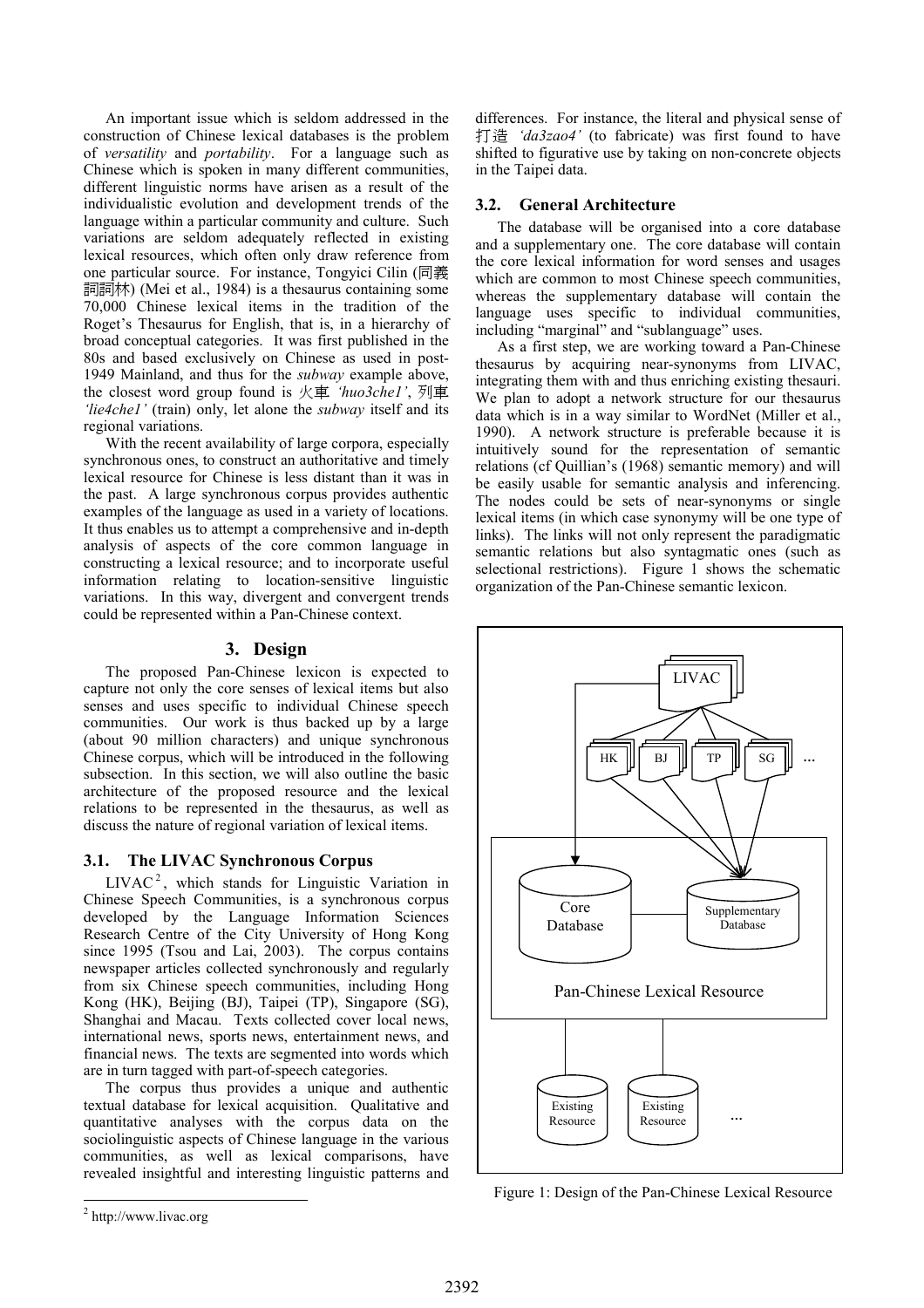#### 3.3. Lexical Relations and Regional Variation

In the thesaurus, as in other resources of a similar kind like Roget's Thesaurus and WordNet for English, and Tongyici Cilin for Chinese, lexical items will be organised into a hierarchical network based on conceptual relatedness. In addition, we will map out the semantic relations of synonymy, hypernymy, hyponymy and antonymy, with word samples drawn from the abovementioned authoritative 90-million-character LIVAC synchronous Chinese corpus. In particular, in the fuller resource, we will attempt to classify each set of related lexical items or near-synonyms into one or more of the following categories to indicate the source of differentiation among members of the set:

- (i) social registers words might have similar meanings but might often be used in association with particular registers, e.g. 座駕 'zuo4jia4' / 汽車 'qi4che1' /  $\equiv \pm$  'che1zi5' all mean "car", but apparently the first is more formal than the second, which is in turn more formal than the third;
- (ii) adaptational differences for concepts of foreign origins, their lexicalisation in Chinese might be different across various communities in terms of phonetic and/or semantic adaptation, e.g. "taxi" is called 的士 'di2shi4', 德士 'de2shi4', 計程車 'ji4cheng2che1' and 出租車 'chu1zu1che1' in Hong Kong, Singapore, Taipei, and Beijing respectively;
- (iii) dialects near-synonyms might arise as a result of dialectal difference, e.g. 收工 'shou1gong1' and 放  $\perp$  'fang4gong1' are Cantonese terms for "to get off" work" and are therefore often only found in Hong Kong Chinese, whereas the synonymous term in Modern Standard Chinese is 下班 'xia4ban1' which therefore is the normal form found in Mandarinspeaking communities; and
- (iv) cultures lexical difference across Chinese speech communities might also be a result of the historical and therefore cultural influence of individual communities, e.g. the "police force" is known as 警 察 'jing3cha2', 公 安 'gong1an1' and 司 警 'si1jing3' in Hong Kong, Beijing and Macau respectively.

Regional variation does not only show in different lexicalisation, but also surface in different senses of the same word forms. For instance, the verb  $\frac{1}{12}$  'lal' normally refers to the physical action of pulling in Modern Standard Chinese, but is also used in Hong Kong data to mean "arrest", which in turn is mostly rendered as 拘捕 'ju1bu3' in other places and as a more formal way of putting it.

Even near-synonyms might have different behaviours in various communities. The semantic shift of 打 造 mentioned in Section 3.1 is an example. For comprehensiveness and usefulness, the proposed Pan-Chinese lexical resource will also capture other linguistic features including the relative distribution as well as collocation patterns, as exhibited in the LIVAC data.

#### 4. An Example

In this section, we present an example to further illustrate the idea of the Pan-Chinese thesaurus, with a view to enrich existing thesauri. The word 開 'kai1', for instance, is a very versatile word. It appears under the following 13 semantic heads in Tongyici  $\text{Cilin}^3$ :

- (i) Fa10 挖 剔 鉗 … 扒(~土), 打(~井), 開(~河;~井) …
- (ii) Fa31 開 關 … 開, 打開, 張開, 啟 …
- (iii) Hb06 射擊 空襲 爆破 刺殺 … 發射, 開(~槍), 發(~炮) …
- (iv) Hc06 建立 設立 創立 命名 … 開設, 開辦(~訓練班), 設(~攤), 開(~店) …
- (v) Hc22 處罰 檢討
- … 革出(~教會), 革除, 開(資本家隨便~掉工人) … (vi) He10 徵收 交納 支付
- … 支(~些錢給他), 出(量入為~), 開(~工錢) … (vii) Hf01 駕駛 駕御
- … 駕駛, 駕(~飛機), 開(~摩托車) …
- (viii) Hg11 揮筆 記錄 留言 附筆
- … 題(~字), 修(~家書一封), 開(~發票) …
- (ix) Ia10 沸騰 蒸發 溶解 融化
- … 開(水~了), 沸(油~了), 滾(粥~了) … (x) Ia11 冷卻 結冰 解凍
- … 化凍, 開河, 開化, 開(等河~了坐船走) … (xi) Ib21 開花 結果 凋謝
- … 開(百花盛~), 放(百花齊~) … (xii) Ie13 實行 舉行
- … 舉行, 召開, 開(~運動會), 做(~生日) …
- (xiii)Ig01 開始 結束

… 始(不自今日~), 開(~演), 啟(~行;~用) …

… 起行, 出發 … 開拔, 開(部隊已經~走了) …

Apparently most core senses of 開 are covered above. However, some other senses commonly found in our corpus are missing, e.g. distant:  $(\#)\$   $\frac{1}{2}$  'zhan4kail' (to stand further away); portion (of a newspaper):  $(\mathbb{Z})$ 開 'si4kai1' (a paper symmetrically divided into 4 portions). In addition, some region-specific uses of the word are not found. For example, the Mandarin usage of 開(三個饅頭) 'kail (san3ge5man2tou5)' (to eat  $(3 \text{ buns})$ ) is not found, and should probably be grouped under head  $Fc06$  吃 嚼 咽 吮 喝. Similarly, the Cantonese usage of 開(牛奶) 'kai1 (niu2nai3)' (to make (a glass of milk)) should ideally also come under the stirring action in head Fa26 攪拌 摻和 掭.

Meanwhile, the usages in  $(v)$ ,  $(ix)$  and  $(x)$ , for example, are apparently more prevalent for Mandarin speakers. Other alternatives such as 撤職 'che4zhi2' or even 炒 'chao3' for dismiss might contribute to the usefulness of the thesaurus.

#### 5. Methodology

We start with preliminary analysis on the most frequently used 50K Chinese lexical items in the corpus and focus on the approximately 35K content words therein, which would be of greater interest in terms of their semantic contents than function words and proper nouns. Analysis of related lexical items will be in terms of (i) the morphological structure of the words, including whether a word is a phonetic adaptation of a foreign concept, (ii) the word collocation patterns, (iii) the syntactic contexts

 $\overline{a}$ 

 $3$  The 13 senses in English are: (i) to dig (a well), (ii) to open (a container), (iii) to fire (a pistol), (iv) to establish (a company),  $(v)$ to dismiss (a worker), (vi) to release (salary), (vii) to drive (a car), (viii) to issue (a cheque), (ix) (water) boils, (x) (a river) defrosts, (xi) to blossom, (xii) to hold (a meeting), and (xiii) to begin (an event).